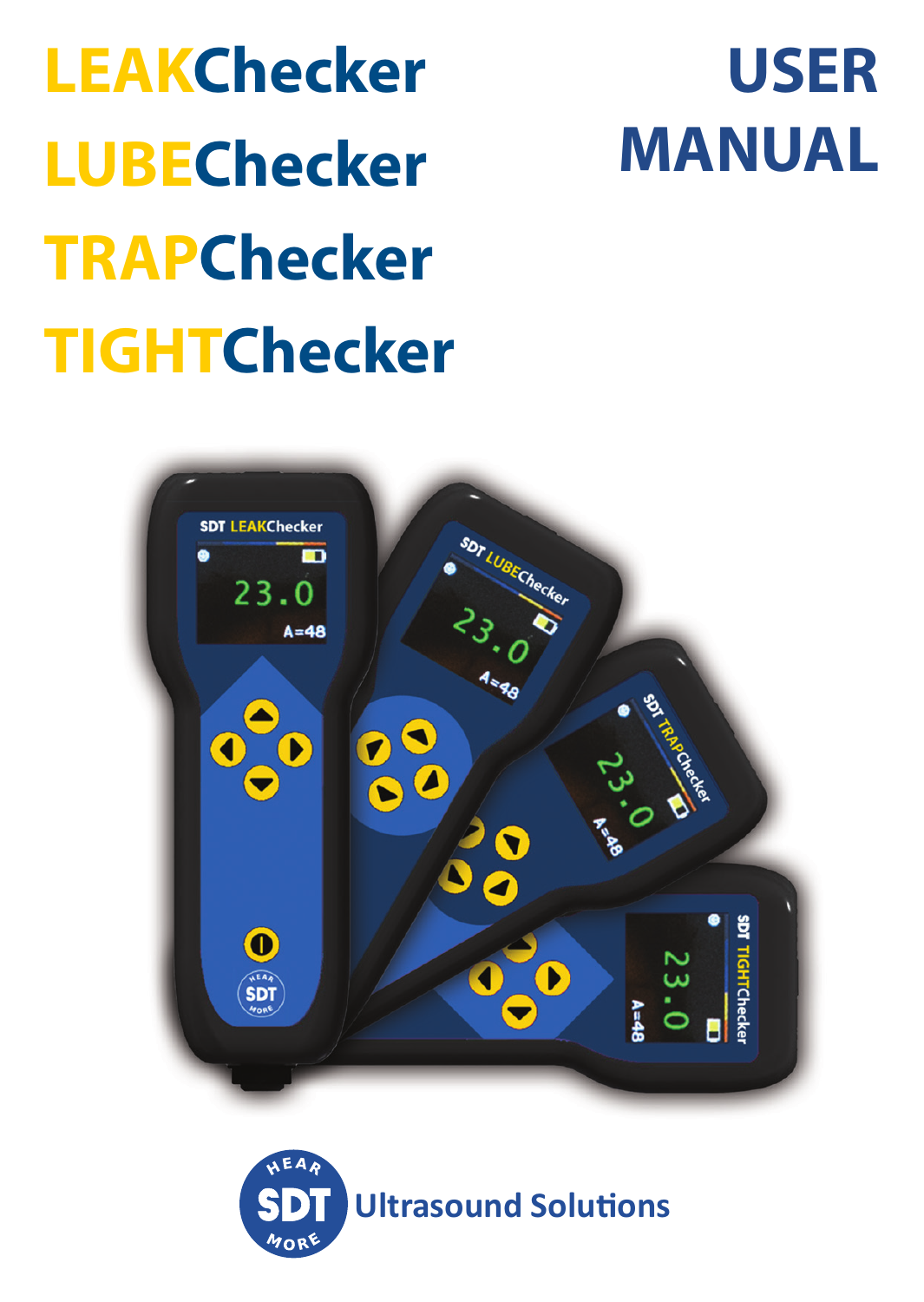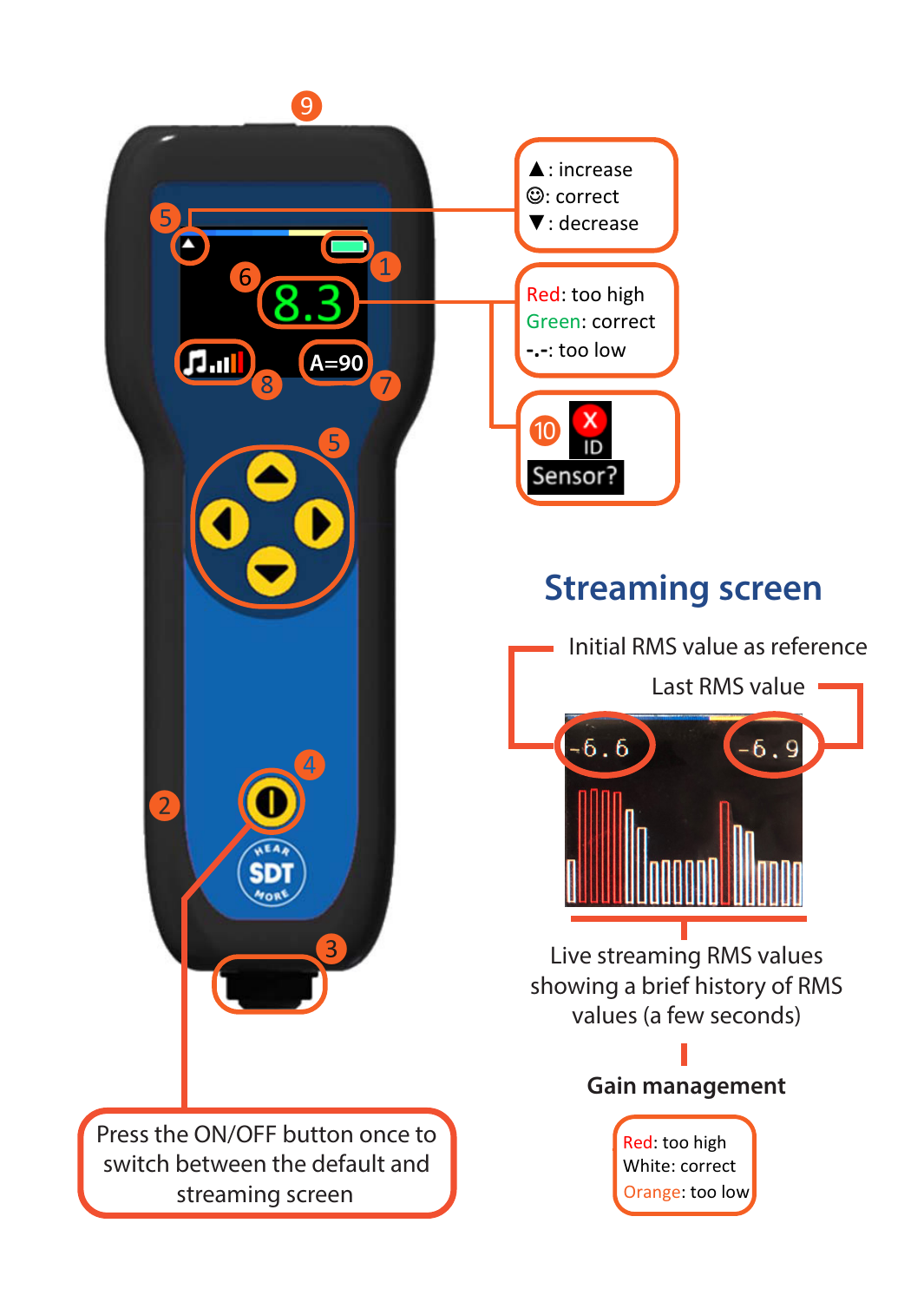# **USER MANUAL**

### **Powering your equipment:**

Open up the battery compartment using the supplied screwdriver. Correctly insert two AA alkaline or rechargeable batteries. The remaining battery level is displayed in the right-hand top corner  $\mathbf{0}$ .

A full green battery in the right-hand top corner means that the battery is fully charged. The equipment's autonomy when fully charged will be around 7 hours.

The device can be powered through its USB port  $\Theta$  with an external battery pack.

Important: The Checker turns off automatically when the battery power is insufficient to ensure proper operation, or after 10 minutes of inactivity.

### **Connecting the sensor cable:**

If necessary, connect the cable of the sensor to the device by lining up the red dot on the plug with the red mark on the connector  $\Theta$  and then inserting the plug into the connector.

To unplug them, move-up the knurled barrel of the plug without any rotating movement. Proceed in the same way to connect and unplug the cable on the side of the flexible extension.

The " $\otimes$  ID" and "Sensor ?" messages  $\otimes$  indicate that no or an incompatible sensor is connected.

The "x"- "sensor" indication will only disappear when the Checker is correctly wired up and connected to the correct sensor.

### **Using the Checker:**

When pressing the on/off switch  $\Theta$ , the equipment will switch on immediately.

To switch off, the on/off button needs to be pressed for approx. 2 seconds.

To take a correct measurement, the amplification needs to be adjusted for every reading in the default screen. This is done by using the up and down arrows  $\Theta$  and following the triangular amplification quidance icons  $\Theta$  in the top left-hand corner of the display.

The current amplification setting is displayed here  $\odot$ .

Once the correct amplification level is reached, the reading (measurement) will be displayed in green and a "smiley"  $\odot$  will appear in the place where previously the triangular amplification guidance icon was shown.

When the reading (measurement) is displayed in red, the amplification is too high and will need to be reduced by pressing the "arrow down" button.

When "-.-" is displayed on the default screen or in orange in the streaming mode, the amplification is too low and will require increasing by pressing the "arrow up" button. In both cases, i.e. when the amplification is too low or too high, the amplification should be adjusted until the reading (measurement) is displayed in green and the smiley  $\odot$  appears in the left hand top corner.

To switch between the default screen and the streaming screen press the on/off button  $\bullet$  once. A histogram giving a brief history of the measurement is dynamically displayed. The amplification adjustment is not available anymore.

To update the firmware of your Checker, download the SDT Updater software on our website and install it using the provided USB cable.

### **Using the headphones:**

To enhance the hearing experience, the audio volume of the headset can be adjusted by pressing the left and right arrows  $\bullet$  until the sound level is comfortable.

Avoid setting the sound too low as otherwise some signals may not be heard and possible leaky spots overlooked. Connect the headphones here  $\bullet$ . Set the volume to a safe level to protect yourself from permanent hearing loss. The current volume setting is displayed  $\Theta$  only when a headset is connected.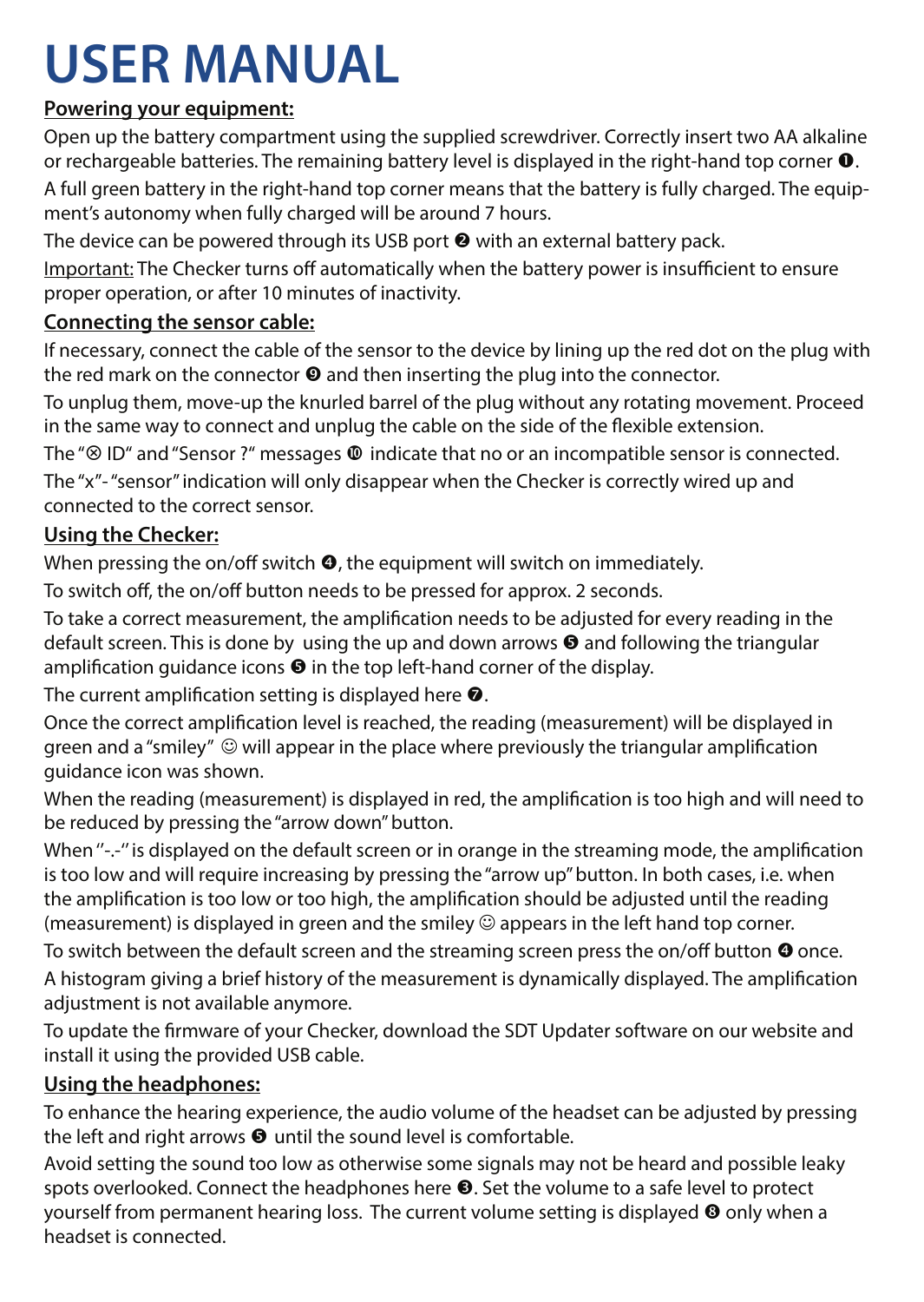# **MANUEL D'UTILISATION**

### **L'alimentation de votre équipement :**

Ouvrez le compartiment des piles à l'aide du tournevis fourni. Insérez correctement deux piles alcalines ou rechargeables AA. Le niveau des piles restantes est affiché dans le coin supérieur droit de l'écran  $\bullet$ . Une pile verte pleine dans le coin supérieur droit de l'écran signifie que la pile est complètement chargée. L'autonomie de l'appareil lorsqu'il est complètement chargé est d'environ 7 heures. L'appareil peut être alimenté par son port USB @ avec une batterie externe. Important : le Checker s'éteint automatiquement lorsque la batterie a une charge insuffisante pour assurer un fonctionnement correct, ou après 10 minutes d'inactivité.

### **Connexion du câble du capteur :**

Si nécessaire, connectez le câble du capteur à l'appareil en alignant le point rouge sur la fiche du connecteur femelle de l'appareil avec la marque rouge sur le connecteur mâle du câble  $\bullet$  et en insérant ensuite le connecteur mâle du câble dans la fiche connecteur femelle de l'appareil. Pour les débrancher, tirer sur la virole striée du connecteur mâle du câble sans aucun mouvement de rotation. Procédez de la même manière pour brancher et débrancher le capteur sur le câble. Les messages " $\otimes$  ID" et "Sensor ?"  $\Phi$  indiquent qu'aucun capteur ou un capteur incompatible n'est connecté. L'indication "x"-"Sensor" ne disparaîtra que lorsque le Checker est correctement câblé et connecté au bon capteur.

### **Utilisation du Checker :**

Lorsque vous appuyez sur l'interrupteur marche/arrêt (, l'appareil se met immédiatement en marche. Pour l'éteindre, il faut appuyer sur le bouton marche / arrêt pendant environ 2 secondes. Pour prendre une mesure correcte, l'amplification doit être ajustée pour chaque lecture à l'écran par défaut. Pour ce faire, utilisez les flèches haut et bas  $\Theta$  et suivez les icônes triangulaires de guidage de l'amplification dans le coin supérieur gauche de l'écran  $\bullet$ .

Le réglage actuel de l'amplification est affiché ici  $\odot$ .

Lorsque le niveau d'amplification correct est atteint, la lecture (mesure) est affichée en vert et un "smiley"  $\circledcirc$  apparaît à l'endroit où l'icône triangulaire de guidage de l'amplification était affichée précédemment. Lorsque la lecture (mesure) est affichée en rouge, l'amplification est trop élevée et devra être réduite en appuyant sur la touche "flèche vers le bas". Lorsque ''-.-'' est affiché sur l'écran par défaut ou en orange en temps réel, l'amplification est trop faible et devra être augmentée en appuyant sur le bouton "flèche vers le haut". Dans les deux cas, c'est-à-dire lorsque l'amplification est trop faible ou trop élevée, l'amplification doit être ajustée jusqu'à ce que la lecture (mesure) soit affichée en vert et que le smiley apparaisse dans le coin supérieur gauche  $\odot$ .

Pour basculer entre l'écran par défaut et l'écran en temps réel continu, appuyez une fois sur le bouton marche/arrêt **.** Un histogramme donnant un bref historique de la mesure est affiché dynamiquement. Le réglage de l'amplification n'est plus disponible.

Pour mettre à jour le logiciel interne de votre Checker, téléchargez le logiciel SDT Updater sur notre site web et installez-le à l'aide du câble USB fourni.

### **Utilisation du casque audio :**

Pour améliorer l'expérience auditive, le volume sonore du casque peut être réglé en appuyant sur les flèches gauche et droite  $\bullet$  jusqu'à ce que le niveau sonore soit confortable. Évitez de régler le son trop bas, sinon certains signaux risquent de ne pas être entendus et d'ignorer les éventuelles fuites. Connectez le casque d'écoute ici  $\bullet$ . Réglez le volume à un niveau acceptable pour vous protéger d'une perte auditive permanente. Le réglage actuel du volume n'est affiché <sup>o</sup> que lorsqu'un casque est branché.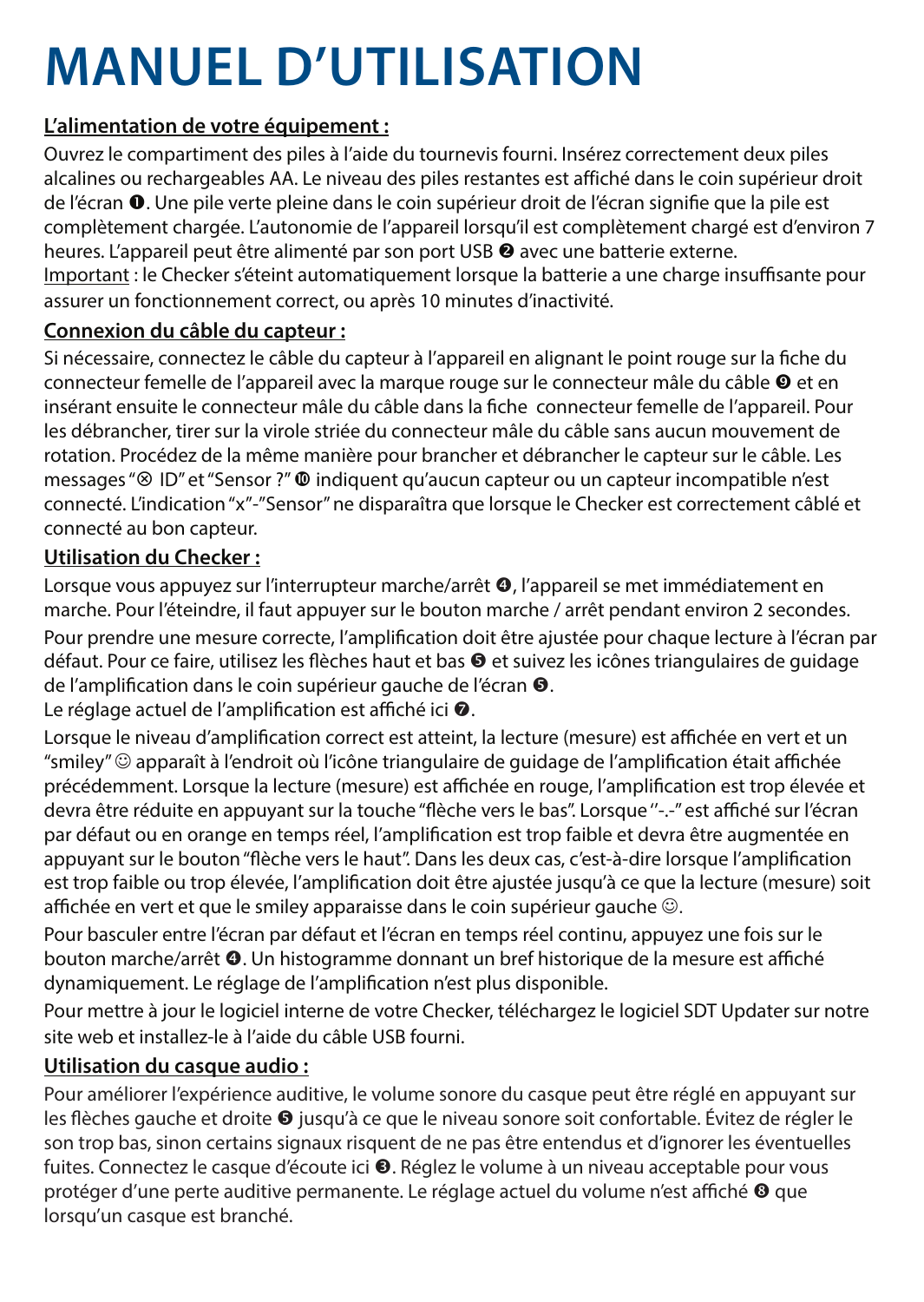# **GEBRUIKERSHANDLEIDING**

### **Het toestel aanschakelen:**

Open het batterij vak met de meegeleverde schroevendraaier. Plaats op de juiste manier twee AA alkaline of oplaadbare batterijen. Het resterende batterijniveau wordt weergegeven in de rechterbovenhoek . Een volledig groene batterij in de rechterbovenhoek betekent dat de batterij volledig is opgeladen. De autonomie van de apparatuur wanneer deze volledig is opgeladen, is ongeveer 7 uur. Het apparaat kan worden gevoed via de USB-poort @ met een externe batterij.

Belangrijk: de Checker wordt automatisch uitgeschakeld wanneer de batterijlading onvoldoende is om een goede werking te garanderen, of na 10 minuten inactiviteit.

### **De sensor aansluiten:**

Verbind de kabel van de sensor met het apparaat door de rode stip op de stekker uit te lijnen met de rode markering op de connector **O** en vervolgens de stekker in de connector te steken.

Om de kabel te verwijderen, beweegt u de gekartelde loop van de plug naar achter zonder enige roterende beweging. Ga op dezelfde manier te werk om de kabel aan de sensor aan te sluiten en los te koppelen. De berichten "<sup>®</sup> ID" en "Sensor?"  $\Phi$  geven aan dat er geen of een niet-compatibele sensor is aangesloten. De indicatie "x" - "sensor" verdwijnt alleen als de juiste sensor is aangesloten.

#### **De Checker gebruiken:**

Als u op de aan / uit-schakelaar @ drukt, wordt het apparaat onmiddellijk ingeschakeld. Om uit te schakelen, moet de aan / uitknop ca. 2 seconden worden ingedrukt.

Om een juiste meting te doen, moet de versterking voor elke meting worden aangepast. Dit wordt gedaan met behulp van de pijlen omhoog/omlaag en de driehoekige versterkingsrichtingspictogrammen  $\bullet$  in de linkerbovenhoek van het scherm te volgen  $\Theta$ . De huidige versterkingsinstelling wordt hier weergegeven  $\Theta$ . Zodra het juiste versterkingsniveau is bereikt, wordt de meetwaarde groen weergegeven en verschijnt er een "smiley" © op de plaats waar voorheen het driehoekige versterkingsgeleidingspictogram werd weergegeven. Als de meetwaarde rood wordt weergegeven, is de versterking te hoog en moet deze worden verlaagd door op de knop met de pijl omlaag te drukken. Als "--- " wordt weergegeven op het scherm of de meetwaarde oranje De Checker gebruiken: Als u op de aan / uit-schakelaar @ drukt, wordt het apparaat onmiddellijk ingeschakeld. Om uit te schakelen, moet de aan / uitknop ca. 2 seconden worden ingedrukt. Om een juiste meting te doen, moet de versterking voor elke meting in het standaardscherm worden aangepast. Dit wordt gedaan met behulp van de pijlen omhoog en omlaag en door de driehoekige versterkingsrichtingspictogrammen  $\bullet$  in de linkerbovenhoek van het scherm te volgen. De huidige versterkingsinstelling wordt hier weergegeven @. Zodra het juiste versterkingsniveau is bereikt, wordt de meting (meting) groen weergegeven en verschijnt er een "smiley" © op de plaats waar voorheen het driehoekige versterkingsgeleidingspictogram werd weergegeven. Als de meting (meting) in het rood wordt weergegeven, is de versterking te hoog en moet deze worden verlaagd door op de knop met de pijl omlaag te drukken. Als "-.- " wordt weergegeven op het standaardscherm of de meetwaarde oranje wordt weergegeven,, is de versterking te laag en moet deze worden verhoogd door op de knop met de pijl omhoog te drukken. Wanneer de versterking te laag of te hoog is, moet de versterking worden aangepast totdat de meetwaarde groen wordt weergegeven en de smiley  $\odot$  verschijnt in de linkerbovenhoek. Om te schakelen tussen de standaard weergave en de streaming weergave, drukt u eenmaal op de aan / uitknop. Een histogram met een korte geschiedenis van de meting wordt dynamisch weergegeven. De versterking aanpassing is niet meer beschikbaar.

Om de firmware van uw Checker bij te werken, downloadt u de SDT Updater-software op onze website en installeert u deze met de meegeleverde USB-kabel.

### **Gebruik van de hoofdtelefoon:**

Voor uw comfort, kan het audiovolume van de hoofdtelefoon worden aangepast door op de linker- en rechter pijlen te drukken <sup>6</sup>. Stel het volume niet te laag in, sommige signalen kunnen dan mogelijks niet hoorbaar zijn. Sluit hier de hoofdtelefoon aan  $\bullet$ . Stel het volume in op een aanvaardbaar niveau om uzelf te beschermen tegen blijvend gehoorverlies. De huidige volume-instelling wordt alleen weergegeven <sup>®</sup> wanneer een headset is aangesloten.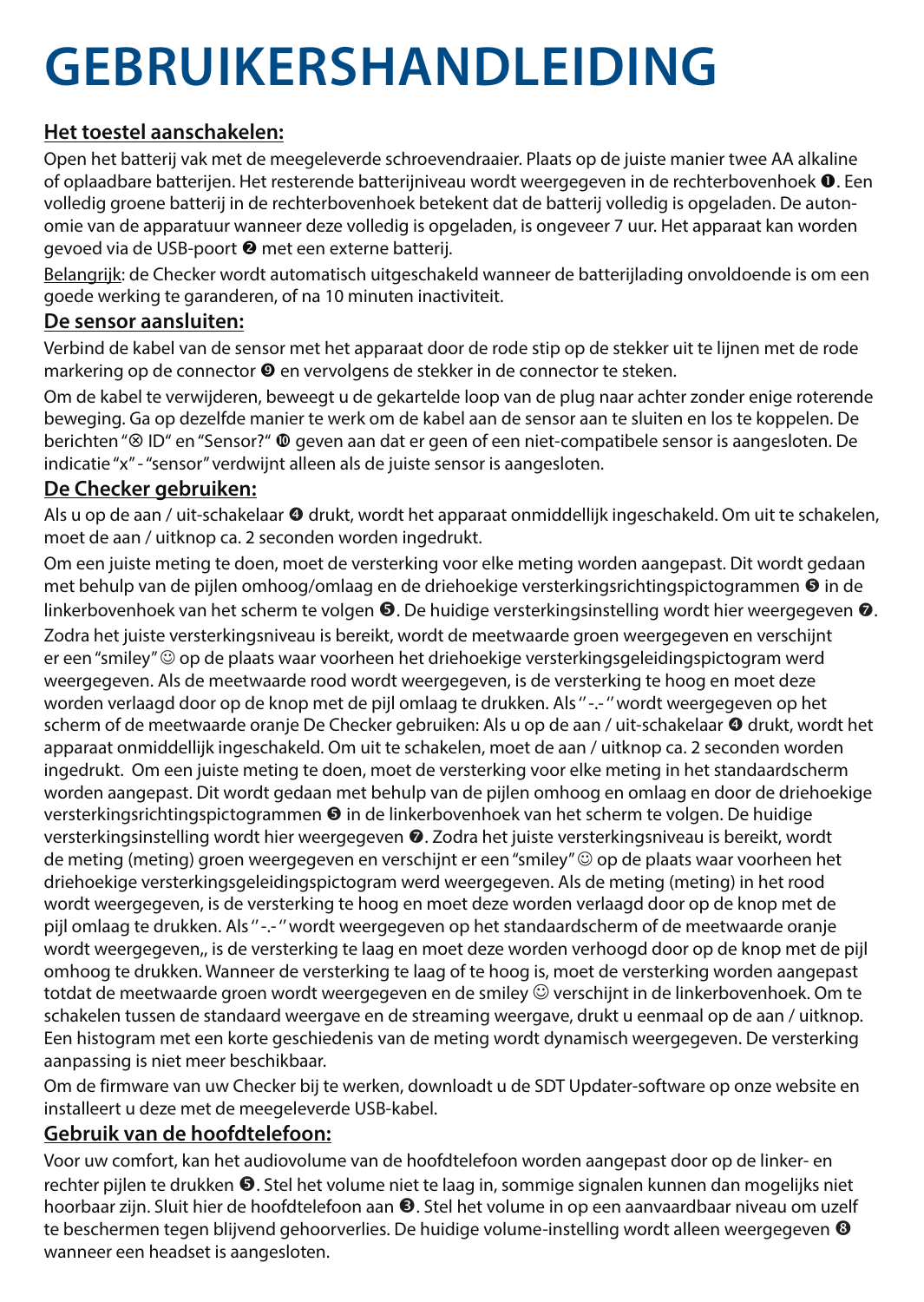# **BEDIENUNGSANLEITUNG**

### **Stromversorgung Ihres Messgerätes:**

Öffnen Sie das Batteriefach mit dem mitgelieferten Schraubendreher. Legen Sie zwei AA-Alkalioder wiederaufladbare Batterien richtig ein. Der verbleibende Batteriestand wird in der rechten oberen Ecke <sup>O</sup> angezeigt. Ein vollständig grüner Akku in der rechten oberen Ecke bedeutet, dass der Akku vollständig aufgeladen ist. Die Autonomie des Geräts bei voller Ladung beträgt  $ca.$  7 Stunden. Das Gerät kann über seinen USB-Anschluss  $\bullet$  mit einem externen Akku mit Strom versorgt werden. Wichtig: Der Checker schaltet sich automatisch aus, wenn die Batterieleistung nicht ausreicht, um einen ordnungsgemäßen Betrieb zu gewährleisten, oder nach 10 Minuten Inaktivität.

### **Sensorkabel anschließen:**

Schließen Sie gegebenenfalls das Kabel des Sensors an das Messgerät an, indem Sie den roten Punkt am Stecker mit der roten Markierung an der Buchse <sup>o</sup> ausrichten und dann den Stecker in die Buchse stecken. Um die Leitung abzuziehen, bewegen Sie den gerändelten Zylinder des Steckers ohne Drehbewegung nach oben. Gehen Sie genauso vor, um die Leitung an der Seite der flexiblen Verlängerung anzuschließen und abzuziehen. Die Meldungen "<sup>®</sup> ID" und "Sensor?"<sup>®</sup> Zeigen an, dass kein oder ein nicht kompatibler Sensor angeschlossen ist. Die Anzeige "x" - "Sensor" verschwindet nur, wenn der Checker richtig verdrahtet und mit dem richtigen Sensor verbunden ist.

### **Verwenden des Checkers:**

Wenn Sie den Ein- / Ausschalter @ drücken, wird das Gerät sofort eingeschaltet.

Zum Ausschalten muss die Ein / Aus-Taste ca. 2 Sekunden lang gedrückt werden.

Um eine korrekte Messung durchzuführen, muss die Verstärkung für jeden Messwert im Standardbildschirm angepasst werden. Verwenden Sie dazu die Aufwärts- und Abwärtspfeile <sup>9</sup> und folgen Sie den dreieckigen Verstärkungsführungssymbolen <sup>@</sup> in der oberen linken Ecke des Displays.

Die aktuelle Verstärkungseinstellung wird hier angezeigt.

Sobald der richtige Verstärkungspegel erreicht ist, wird der Messwert (Messung) grün angezeigt und an der Stelle, an der zuvor das dreieckige Symbol für die Verstärkungsführung angezeigt wurde, wird ein "Smiley" © angezeigt. Wenn der Messwert (Messung) rot angezeigt wird, ist die Verstärkung zu hoch und muss durch Drücken der Taste "Pfeil nach unten" verringert werden. Wenn "" -.- "" auf dem Standardbildschirm oder im Streaming-Modus in Orange angezeigt wird, ist die Verstärkung zu niedrig und muss durch Drücken der "Pfeil nach oben" -Taste erhöht werden. In beiden Fällen, d. H. Wenn die Verstärkung zu niedrig oder zu hoch ist, sollte die Verstärkung angepasst werden, bis der Messwert (Messung) grün angezeigt wird und der Smiley © in der linken oberen Ecke erscheint.

Um zwischen dem Standardbildschirm und dem Streaming-Bildschirm zu wechseln, drücken Sie einmal die Ein- / Aus-Taste . Ein Histogramm mit einem kurzen Verlauf der Messung wird dynamisch angezeigt. Die Verstärkungseinstellung ist nicht mehr verfügbar.

Um die Firmware Ihres Checker zu aktualisieren, laden Sie die SDT Updater-Software auf unserer Website herunter und installieren Sie sie mit dem mitgelieferten USB-Kabel.

### **Kopfhörer benutzen:**

Die Lautstärke des Headsets kann durch Drücken der Pfeile nach links und rechts <sup>@</sup> eingestellt werden, bis der Schallpegel angenehm ist. Stellen Sie den Ton nicht zu leise ein, da sonst einige Signale möglicherweise nicht zu hören sind und möglicherweise undichte Stellen übersehen werden. Schließen Sie hier die Kopfhörer an  $\bullet$ . Stellen Sie die Lautstärke auf ein sicheres niveau ein, um sich vor dauerhaftem Hörverlust zu schützen. Die aktuelle Lautstärkeeinstellung wird <sup>3</sup> nur angezeigt, wenn ein Headset angeschlossen ist.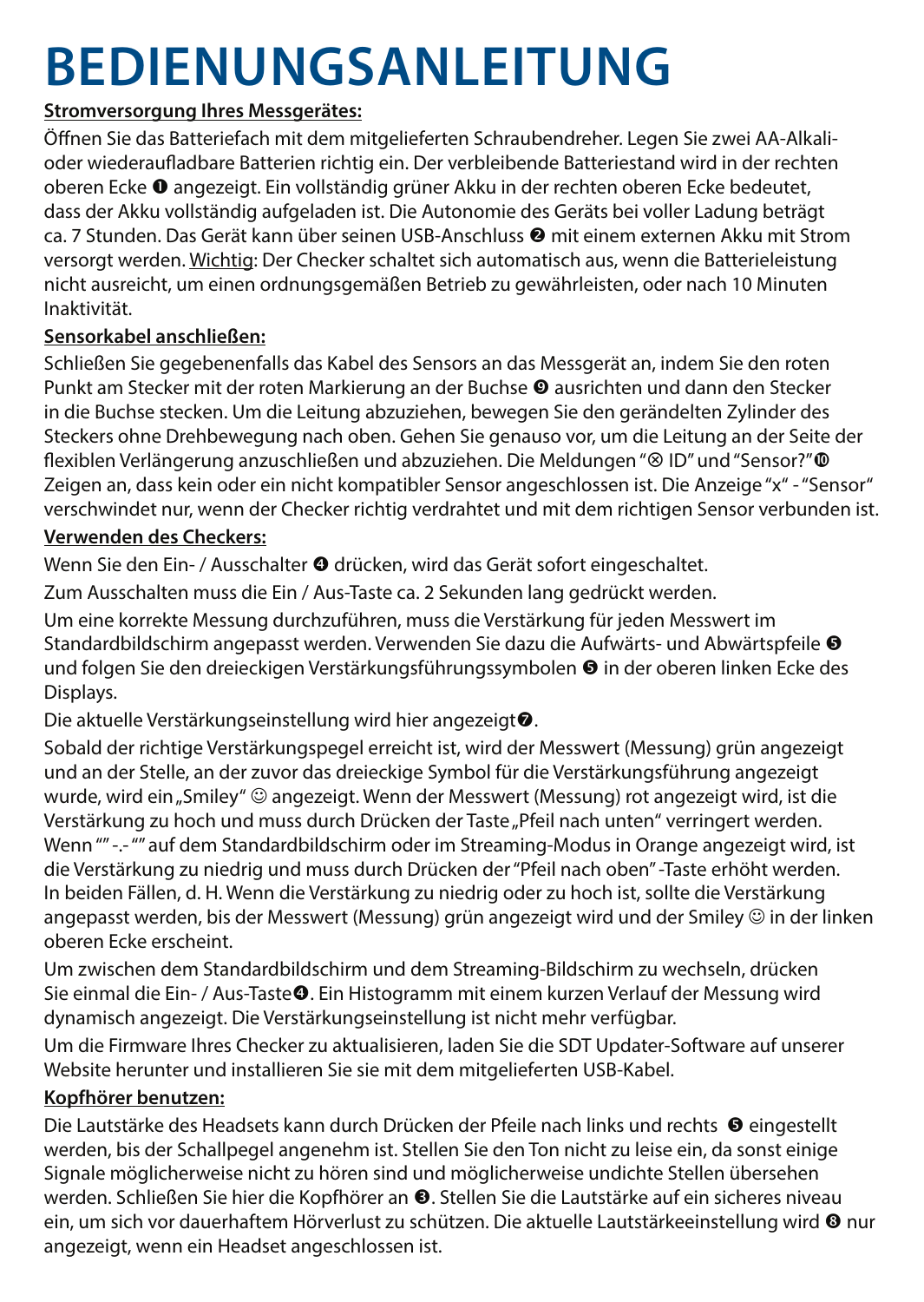### **MANUAL DEL USUARIO**

### **Alimentación de su equipo:**

Abra el compartimiento de la batería con el destornillador suministrado. Inserte correctamente dos pilas AA alcalinas o recargables. El nivel de batería restante se muestra en la esquina  $\bullet$  superior derecha. La batería en la esquina superior derecha completamente verde significa que la batería ya está completamente cargada. La autonomía del equipo cuando está completamente cargado será de alrededor de 7 horas.

El dispositivo se puede alimentar  $\bullet$  a través de su puerto USB con una batería externa. Importante: El Checker se apaga automáticamente cuando la carga de la batería no es suficiente para garantizar un funcionamiento correcto o después de 10 minutos de inactividad.

### **Conexión del cable del sensor:**

Si es necesario, conecte el cable del sensor al dispositivo alineando el punto rojo del enchufe con la marca roja en el conector  $\bullet$  y, a continuación, insertando el enchufe en el conector. Para desenchufarlos, saque el cable del enchufe sin ningún movimiento giratorio. Proceda de la misma manera para conectar y desconectar el cable en el lado de la extensión flexible. El mensaje "<sup>8</sup> ID" y "¿Sensor?" indican que no hay sensor o se conectó un sensor incompatible. La indicación "x"- "sensor" solo desaparecerá cuando Checker esté correctamente conectado y al sensor correcto.

### **Utilizando el Checker:**

Al pulsar el interruptor <sup>o</sup> de encendido/apagado, el equipo se encenderá inmediatamente. Para apagarlo, es necesario pulsar el botón de encendido/apagado durante 2 segundos aprox. Para tomar una medición correcta, la amplificación debe ajustarse para cada lectura en la pantalla predeterminada. Esto se hace utilizando las flechas <sup>o</sup> arriba y abajo y siguiendo los símbolos triangulares <sup>o</sup> de guía de amplificación en la esquina superior izquierda de la pantalla.

El ajuste de amplificación actual se muestra aquí  $\odot$ .

Una vez alcanzado el nivel de amplificación correcto, la lectura (medida) se mostrará en verde y aparecerá una @ "sonriente" en el lugar donde anteriormente se mostraba el símbolo triangular de guía de amplificación. Cuando la lectura (medida) se muestra en rojo, la amplificación es demasiado alta y tendrá que reducirse pulsando el botón "flecha hacia abajo".

Cuando ''-.-'' se muestra en la pantalla predeterminada o en naranja en el modo de transmisión, la amplificación es demasiado baja y requerirá aumentar pulsando el botón "flecha arriba".

En ambos casos, es decir, cuando la amplificación, está demasiado baja o demasiado alta, la amplificación debe ajustarse hasta que la lectura (medida) se muestre en verde y la © sonriente aparezca en la esquina superior izquierda.

Para cambiar entre la pantalla predeterminada y la pantalla de transmisión, pulse una vez el botón de encendido/apagado una vez. Un histograma dinámico mostrara un breve historial de la medición. El ajuste de amplificación ya no está disponible.

Para actualizar el firmware de su Checker, descargue el software SDT Updater en nuestro sitio web e instálelo utilizando el cable USB proporcionado.

### **Uso de los auriculares:**

Para mejorar la experiencia auditiva, el volumen de audio de los auriculares se puede ajustar pulsando las flechas  $\Theta$  izquierda y derecha hasta que el nivel de sonido sea cómodo. Evite ajustar el sonido demasiado bajo, ya que de lo contrario es posible que algunas señales no se escuchen y se pasen por alto los posibles puntos con fugas. Conecte los auriculares aquí <sup>6</sup>. Ajuste el volumen a un nivel seguro para protegerse de la pérdida auditiva permanente. El ajuste de volumen <sup>@</sup> actual solo se muestra cuando se conectan los auriculares.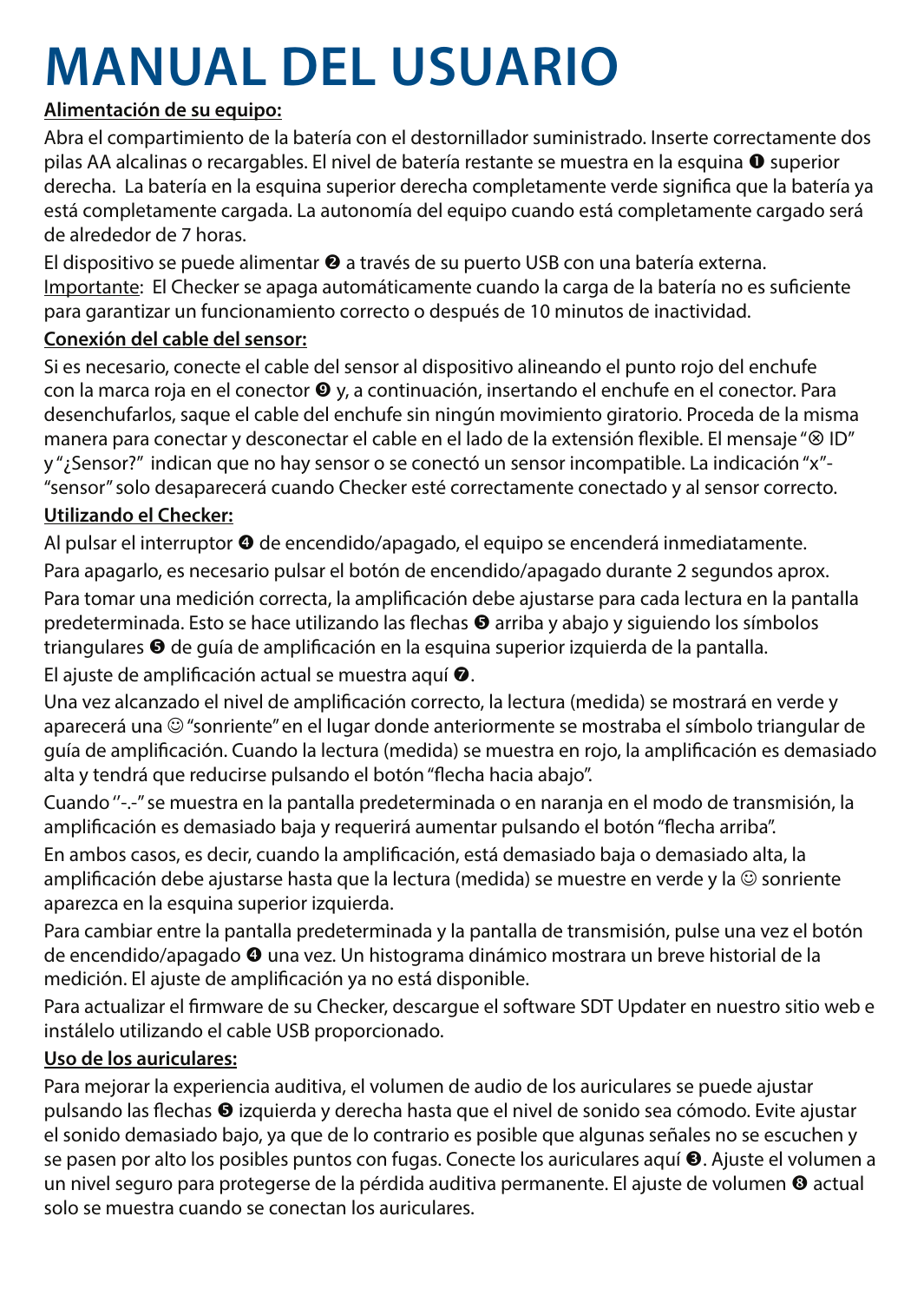# **MANUALE UTENTE**

### **Alimentare il tuo strumento:**

Apri il coperchio del compartimento della batteria usando il cacciavite in dotazione. Inserisci 2 pile AA, alcaline o ricaricabili. Rispetta la polarità. Il livello della batteria è visibile nell'angolo in alto a destra  $\bullet$ . Una batteria completamente verde nell'angolo in alto a destra indica che la batteria è completamente carica. L'autonomia dello strumento, quando è completamente carico, sarà di circa 7 ore.

Lo strumento può essere ricaricato tramite la porta USB <sup>o</sup> da una batteria esterna. Nota bene: I Checkers si spengono automaticamente quando il livello della batteria è insufficiente per garantire la corretta funzionalità o dopo 10 minuti di inattività.

### **Connetti il cavo del sensore:**

Se necessario, connetti il cavo del sensore allo strumento allineando il punto rosso del plug del cavo con quello del connettore sullo strumento  $\bullet$  e in seguito inserisci il plug nel connettore. Per toglierlo, sfilare il connettore senza alcun movimento rotatorio. Procedere allo stesso modo per collegare e scollegare il cavo sul lato dell'estensione flessibile. I messaggi "<sup>®</sup> ID" e "Sensor?" <sup>®</sup> indicano che è collegato un sensore incompatibile o nessun sensore è collegato. L'indicazione "x"-"sensore" scompare solo quando il Checker è correttamente cablato e collegato al sensore corretto.

### **Usare il Checker:**

Premi il pulsante <sup>o</sup> per accendere o spegnere lo strumento.

Per spegnerlo, premi il pulsante on/off per circa 2 secondi.

Per eseguire una misurazione corretta, l'amplificazione deve essere regolata per ogni lettura nella schermata predefinita.

Regola l'amplificazione usando le frecce su e giù seguendo le icone della guida di amplificazione triangolare  $\Theta$  nell'angolo in alto a sinistra del display  $\Theta$ .

L'impostazione di amplificazione corrente viene visualizzata qui  $\bullet$ .

Una volta raggiunto il livello di amplificazione corretto, la lettura (misurazione) verrà visualizzata in verde e apparirà una "faccina"  $\circledcirc$  nel punto in cui in precedenza veniva mostrata l'icona della guida di amplificazione triangolare. Quando la lettura (misurazione) viene visualizzata in rosso, l'amplificazione è troppo alta e dovrà essere ridotta premendo il pulsante "freccia giù". Quando "-.-" viene visualizzato nella schermata predefinita o in arancione nella modalità streaming, l'amplificazione è troppo bassa e richiederà un aumento premendo il pulsante "freccia su". In entrambi i casi, ovvero quando l'amplificazione è troppo bassa o troppo alta, l'amplificazione deve essere regolata fino a quando la lettura (misurazione) viene visualizzata in verde e la "faccina"  $\odot$  appare nell'angolo in alto a sinistra. Per alternare tra la schermata di default e la schermata di streaming premere il tasto on/ off <sup>o</sup> una volta. Un istogramma che fornisce una breve cronologia della misurazione viene visualizzato in modo dinamico. La regolazione dell'amplificazione non sarà più disponibile. Per aggiornare il firmware del Checker, scaricare il software SDT Updater sul nostro sito Web e installarlo utilizzando il cavo USB in dotazione.

### **Usare le cuffie:**

Per migliorare l'esperienza d'ascolto, è possibile regolare il volume dell'audio delle cuffie premendo le frecce sinistra e destra  $\Theta$  fino a quando il livello del suono è gradevole. Evitare di impostare un suono troppo basso, altrimenti alcuni segnali potrebbero non essere uditi e si potrebbero trascurare eventuali punti con perdite. Collegare qui le cuffie <sup>®</sup>. Imposta il volume a un livello adeguato per proteggerti dalla perdita permanente dell'udito. L'impostazione del volume corrente viene visualizzata <sup>o</sup> solo quando le cuffie sono collegate.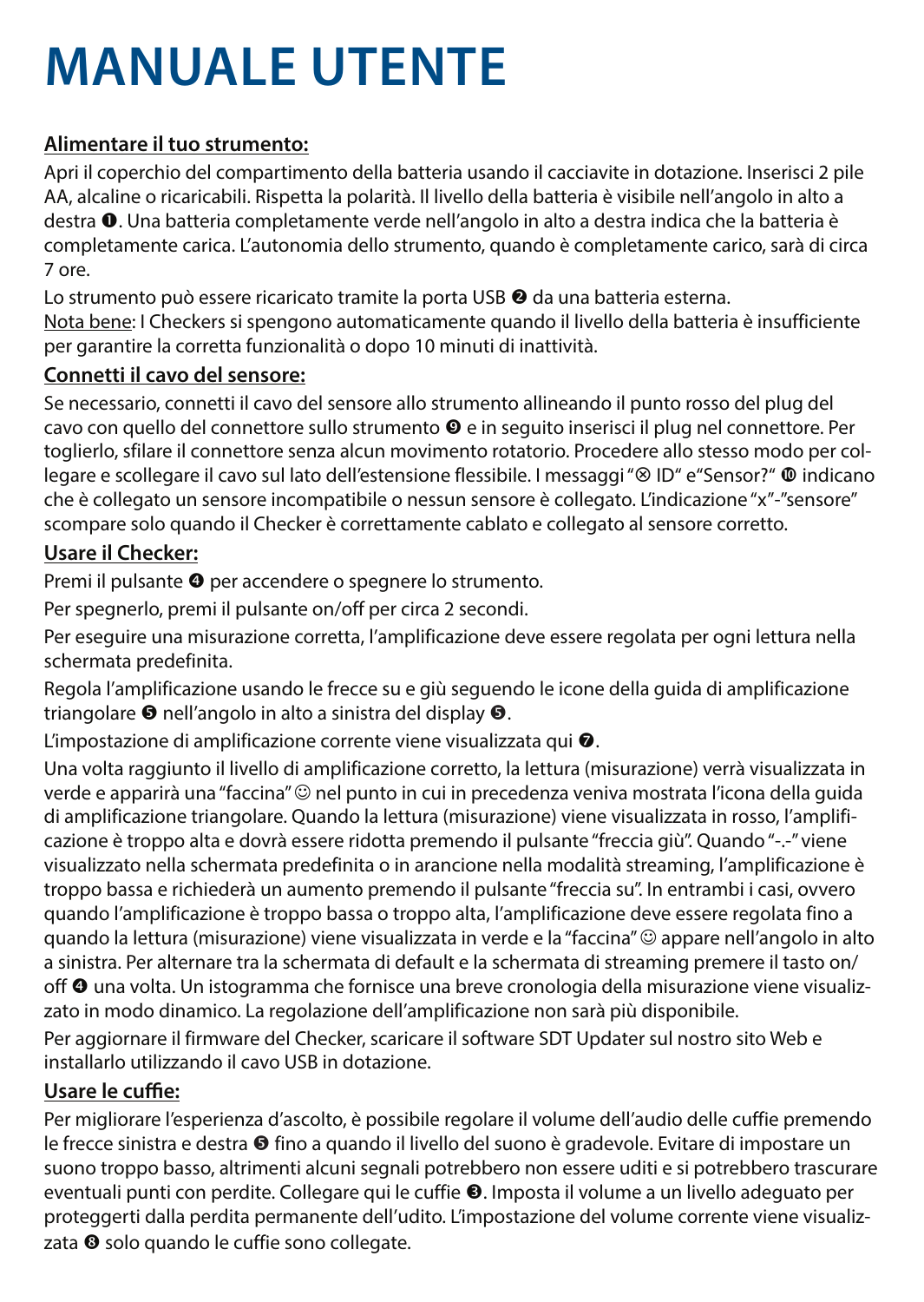# **KULLANICI EL KITABI**

### **Cihazı açmak için:**

Cihazınız ile birlikte verilen tornavidayı kullanarak pil bölmesini açın. İki adet AA alkalin veya şarj edilebilir pili doğru şekilde takın. Kalan pil seviyesi sağ üst köşede @ görüntülenecektir. Sağ üst köşedeki dolu yeşil pil, pilin tamamen dolu olduğu anlamına gelir. Tam şarj olduğunda ekipmanın kullanım süresi yaklaşık 7 saat olacaktır.

Cihaza harici bir bataryaya USB portu @ ile bağlanarak çalıştırılabilir.

Önemli: Doğru çalışma için pil gücü yetersiz olduğunda veya 10 dakika boyunca herhangi bir işlem yapılmadığında Checker otomatik olarak kapanır.

### **Sensörü cihaza bağlayın:**

Gerektiğinde, cihaz gövdesinde bulunan sensör bağlantı girişinin üzerindeki kırmızı noktayı, bağlantı kablosundaki kırmızı çizgi ile denk getirerek sensör kablosunu cihaza bağlayın. Fişten çıkarmak için, bağlantı kablosunun tırtıllı ucunu, herhangi bir dairesel kuvvet uygulamadan, doğruca yukarı kaldırın. Harici esnek sensörü takıp çıkarırken de aynı yolu izleyin. " ® ID" ve "Sensor?" göstergeleri hiçbir sensörün bağlanmadığını veya sensörün yanlış bağlandığını gösterir. "x" - "sensör" göstergesi yalnızca, Checker doğru şekilde, doğru sensöre bağlandığında kaybolacaktır.

### **Cihazı kullanmak için:**

Açma / kapama düğmesine @ basar basmaz cihazınız açılacaktır.

Kapatmak için açma / kapama düğmesine yaklaşık 2 saniye basılmalıdır.

Doğru bir ölçüm yapmak için, amplifikasyonun her okuma için cihaz ekranından ayarlanması gerekir. Bu, cihaz üzerindeki yukarı ve aşağı tuşlarını kullanarak  $\bullet$  ve ekranın sol üst köşesindeki üçgen simgesi ile gösterilen amplifikasyon kılavuz simgelerini  $\Theta$  takip ederek yapılır.

Geçerli amplifikasyon ayarı burada gösterilir ..

Doğru amplifikasyon seviyesine ulaşıldığında, okuma (ölçüm) yeşil renkte görüntülenecek ve daha önce üçgen amplifikasyon kılavuz simgesinin gösterildiği yerde bir "gülen yüz" görünecektir. Okuma (ölçüm) kırmızı renkte görüntülendiğinde, amplifikasyon çok yüksektir ve "aşağı ok" düğmesine basılarak azaltılması gerekecektir.

Cihaz ekranında "-.-" simgesi göründüğünde veya değerler turuncu renkte görüntülendiğinde, amplifikasyon çok düşüktür ve "yukarı ok" düğmesine basarak artırılması gerekir. Her iki durumda da, yani amplifikasyon çok düşük veya çok yüksek olduğunda, amplifikasyon okuma (ölçüm) yeşil renkte görüntülenene ve gülen yüz sol üst köşede görünene kadar ayar yapılmalıdır.

Cihaz ana ekranı ve gerçek zamanlı ekran arasında geçiş yapmak için açma / kapama düğmesine bir kez basın. Böylece ölçümün kısa bir geçmişini veren bir histogram gerçek zamanlı olarak görüntülenecektir. Amplifikasyon ayarı gerçek zamanlı ekranda mevcut değildir.

Checker'ın ürün yazılımını güncellemek için, web sitemizdeki SDT Updater yazılımını indirin ve cihaz ile birlikte verilen USB kablosunu kullanarak cihazı güncelleyin.

### **Kulaklığın kullanımı:**

İşitme deneyimini geliştirmek için kulaklığın ses seviyesi, kullanıcı için uygun seviyeye gelene kadar, sol ve sağ oklara  $\Theta$  basılarak ayarlanabilir. Sesi çok düşük ayarlamaktan kaçının; aksi takdirde bazı sinyaller duyulmayabilir ve olası sızıntı noktaları gözden kaçabilir. Kulaklığı buraya bağlayın 0. Kendinizi kalıcı işitme kaybından korumak için sesi güvenli bir düzeye ayarlayın. Ses seviyesi ayarı @ yalnızca bir kulaklık bağlıyken görüntülenir.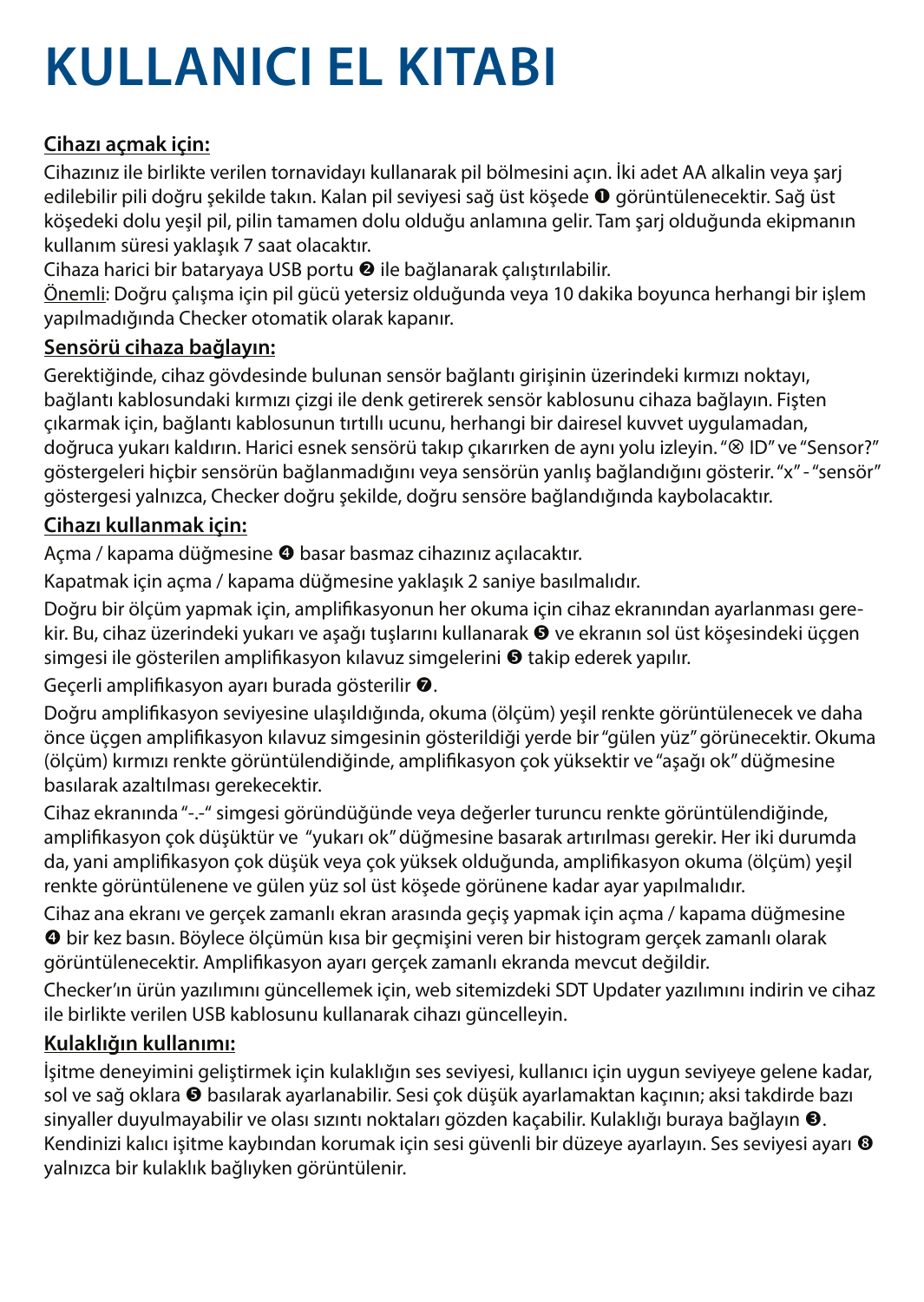# **UŽIVATELSKÝ MANUÁL**

### **Napájení zařízení:**

Otevřete kryt prostoru pro baterie s použitím přiloženého šroubováku. Vložte 2 AA baterie, alkalické nebo dobíjecí. V pravém horním rohu se zobrazí aktuální úroveň nabití baterie <sup>0</sup>. Nabitý zelený ukazatel ukazuje plně nabitou baterii. S plně nabitým přístrojem se může pracovat kolem 7 hodin. Přístroj může být napájen přes USB port @ s externí baterií. Důležité: Přístroj se vypne, když je hladina nedostatečná pro zajištění správného provozu a po 10 minutách nečinnosti.

### **Připojení kabelu senzoru:**

Připojte kabel senzoru k přístroji tak, že zarovnáte červenou tečku na zástrčce s červenou značkou na konektoru @ a poté zástrčku zasunete do konektoru. Chcete-li senzor odpojit, posuňte rýhovanou hlaveň zástrčky nahoru bez jakéhokoli rotačního pohybu. Stejným způsobem připojte a odpojte kabel na straně flexibilního prodloužení.

" $\otimes$  ID" a "Sensor ?"  $\Phi$  zprávy ukazují, že je připojen nekompatibilní snímač. Kontrolka "x" - "senzor" zmizí, pouze pokud je přístroj správně zapojen a je připojen správný senzor.

### **Použití Přístroje:**

Stisknutím tlačítka @ zapnete nebo vypnete zařízení. K vypnutí přístroje musíte tlačítko zapnut / vypnut stisknout po dobu asi 2 sekund.

Pro správné měření je třeba upravit zesílení pro každé měření na výchozí obrazovce. To se provádí pomocí šipek nahoru a dolů  $\Theta$  a sledováním trojúhelníkových naváděcích ikon zesílení  $\Theta$  v levém horním rohu displeje.

Zvolená úroveň zesílení signálu se zobrazí na obrazovce  $\bullet$ .

Jakmile je dosaženo správné úrovně zesílení, odečet (měření) se zobrazí zeleně a na místě, kde se dříve zobrazovala ikona trojúhelníkového zesílení, se objeví "smajlík" @. Pokud je hodnota (měření) zobrazena červeně, je zesílení příliš vysoké a bude nutné jej snížit stisknutím tlačítka "šipka dolů". Když se na výchozí obrazovce, nebo oranžově v režimu streamování zobrazí ''-.-'' , je zesílení příliš nízké a bude nutné jej zvýšit stisknutím tlačítka "šipka nahoru". V obou případech, tj. je-li amplifikace příliš nízká nebo příliš vysoká, měla by být amplifikace nastavena tak dlouho, dokud se hodnota (měření) nezobrazí zeleně a v levém horním rohu se neobjeví smajlík  $\odot$ .

Chcete-li přepnout mezi výchozí obrazovkou a obrazovkou streamování, stiskněte tlačítko zapnut / vypnut @. Dynamicky se zobrazuje histogram s krátkou historií měření. Nastavení zesílení již není k dispozici.

Chcete-li aktualizovat firmware svého přístroje, stáhněte si software SDT Updater na naši webovou stránku a nainstalujte pomocí dodaného kabelu USB.

### **Používání sluchátek:**

Chcete-li zlepšit sluchový výstup, lze hlasitost sluchátek upravit stisknutím levé a pravé šipky , dokud Vám není úroveň zvuku pohodlná. Nenastavujte příliš nízký zvuk, protože v opačném případě nemusí být slyšet některé signály a mohou být přehlížena možná netěsná místa. Sem připojte sluchátka <sup>®</sup>. Nastavte hlasitost na bezpečnou úroveň, abyste se ochránili před trvalou ztrátou sluchu. Aktuální nastavení hlasitosti se zobrazí @ pouze při připojení sluchátek.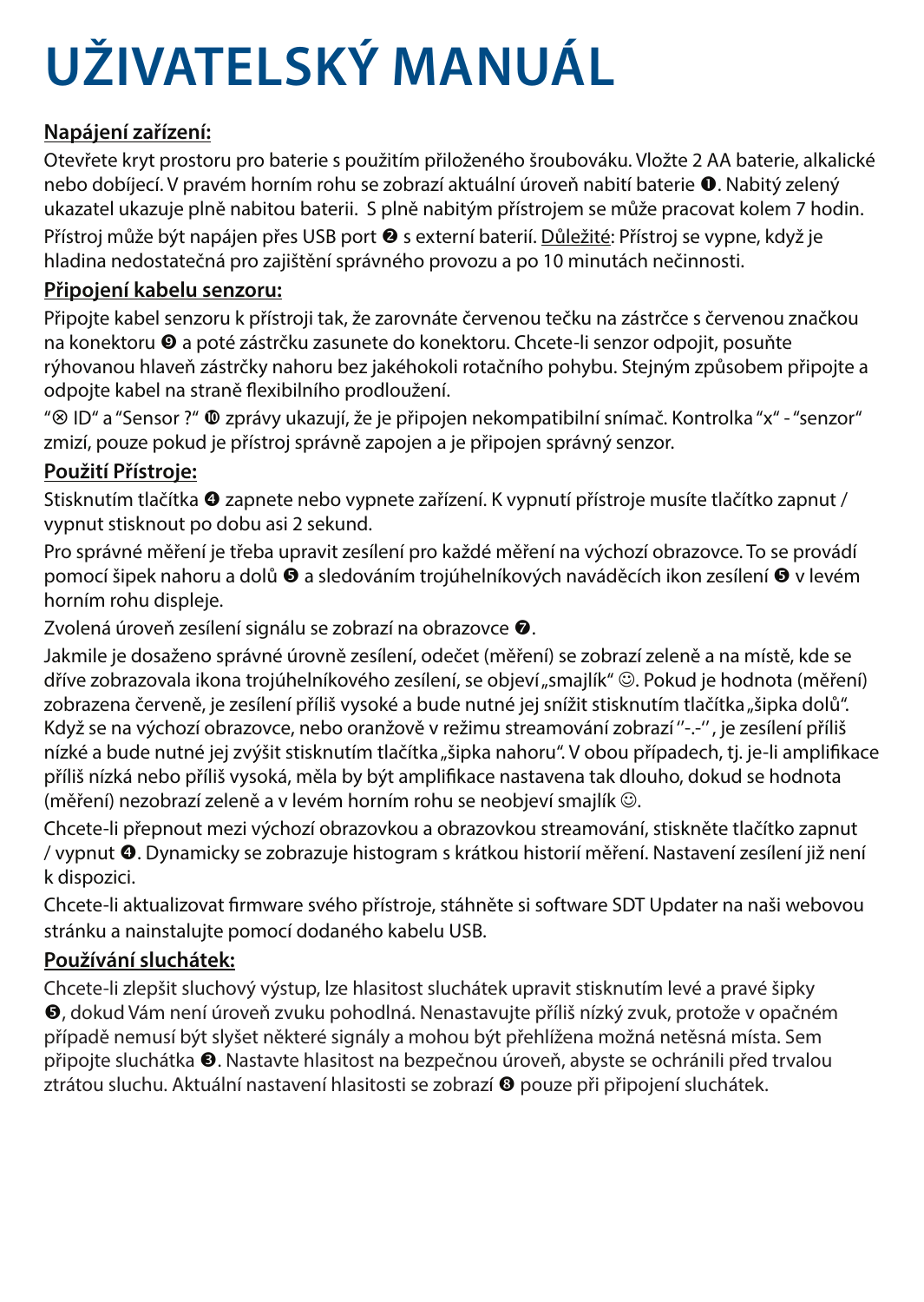# **UPUTSTVA ZA UPOTREBU**

### **Uključivanje opreme:**

Otvorite odjeljak za bateriju pomoću priloženog odvijača. Ispravno umetnite dvije alkalne ili punjive AA baterije. Preostala razina baterije prikazana je u gornjem desnom kutu <sup>O</sup>. Potpuno zelena baterija u gornjem desnom kutu znači da je baterija potpuno napunjena. Autonomija opreme kada se potpuno napuni bit će oko 7 sati.

Uređaj se može napajati putem USB priključka @ s vanjskim paketom baterija. Važno: Checker se automatski isključuje kada snaga baterije nije dovoljna da se osigura ispravan rad ili nakon 10 minuta neaktivnosti.

### **Spajanje senzorskog kabela:**

Prilikom spajanja senzorskog kabel na uređaj, poravnajte crvenu točku na priključku kabala sa crvenom točkom na ulaznom priključku uređaja  $\bullet$ , a zatim umetnite priključak kabla u tijelo uređaja. Da biste ih iskopčali, uhvatite za naborani dio konektora i povucite iz uređaja bez rotacijskog pokreta. Na isti način spojite i odspojite kabel s fleksibilnog produžetka. Poruke " $\otimes$  ID" i "Senzor?" označavaju da nije priključen senzor ili je senzor nekompatibilan. Indikator "x" - "senzor" nestat će samo ako je Checker ispravno spojen sa ispravnim senzorom.

### **Upotreba uređaja:**

Pritiskom na tipku za uključivanje / isključivanje @, oprema će se odmah uključiti.

Da biste je isključili, potrebno je držati pritisnuti gumb za uključivanje / isključivanje otprilike 2 sekunde.

Za ispravno mjerenje, amplifikacija se mora prilagoditi za svako očitanje na zadanom zaslonu. To se postiže korištenjem strelica gore i dolje  $\bullet$  i praćenjem ikone trokutastog oblika koja pomaže u postavljanju ispravne amplifikacije <sup>o</sup> u gornjem lijevom kutu zaslona.

Ovdje je prikazana trenutna postavka amplifikacije 0.

Nakon što je postignuta ispravna razina amplifikacije, očitanje (mjerenje) će biti prikazano zelenom bojom, a na mjestu na kojem je prethodno prikazana usmjeravajuća ikona trokutastog oblika pojavit će se "smiley". Kad se očitavanje (mjerenje) prikaže crvenom bojom, amplifikacija je previsoka i morat ćete je smanjiti pritiskom na tipku "strelica dolje". Kad se na ekranu uređaja pojavi ikona "-.-" ili su vrijednosti prikazane narančasto, amplifikacija je vrlo mala i potrebno ju je povećati pritiskom na tipku "strelica gore". U oba slučaja, kada je amplifikacija preniska ili previsoka, amplifikaciju treba prilagoditi sve dok se očitanje (mjerenje) ne prikaže zelenom bojom, kao i "smiley" u gornjem lijevom kutu.

Za prebacivanje između zadanog zaslona i zaslona sa trenutnim prikazom podataka pritisnite jednom tipku za uključivanje / isključivanje 0. Tako će se u realnom vremenu prikazati histogram koji daje kratku povijest mjerenja. Podešavanje amplifikacije više nije dostupno.

Da biste ažurirali "firmware" vašeg Checker-a, preuzmite SDT Updater softver sa naše web stranice i instalirajte ga pomoću priloženog USB kabela.

### **Korištenje slušalica:**

Da biste poboljšali slušni doživljaj, glasnoću zvuka u slušalicama možete prilagoditi pritiskom na strelice ulijevo i udesno  $\Theta$  dok razina zvuka ne postane ugodna. Izbjegavajte postavljanje zvuka prenisko, jer se u suprotnom možda neće čuti neki signali, odnosno mogu se previdjeti moguća curenja. Ovdje spojite slušalice <sup>●</sup>. Postavite glasnoću na sigurnu razinu kako biste se zaštitili od trajnog gubitka sluha. Trenutačna postavka glasnoće prikazana je @ samo kada su spojene slušalice.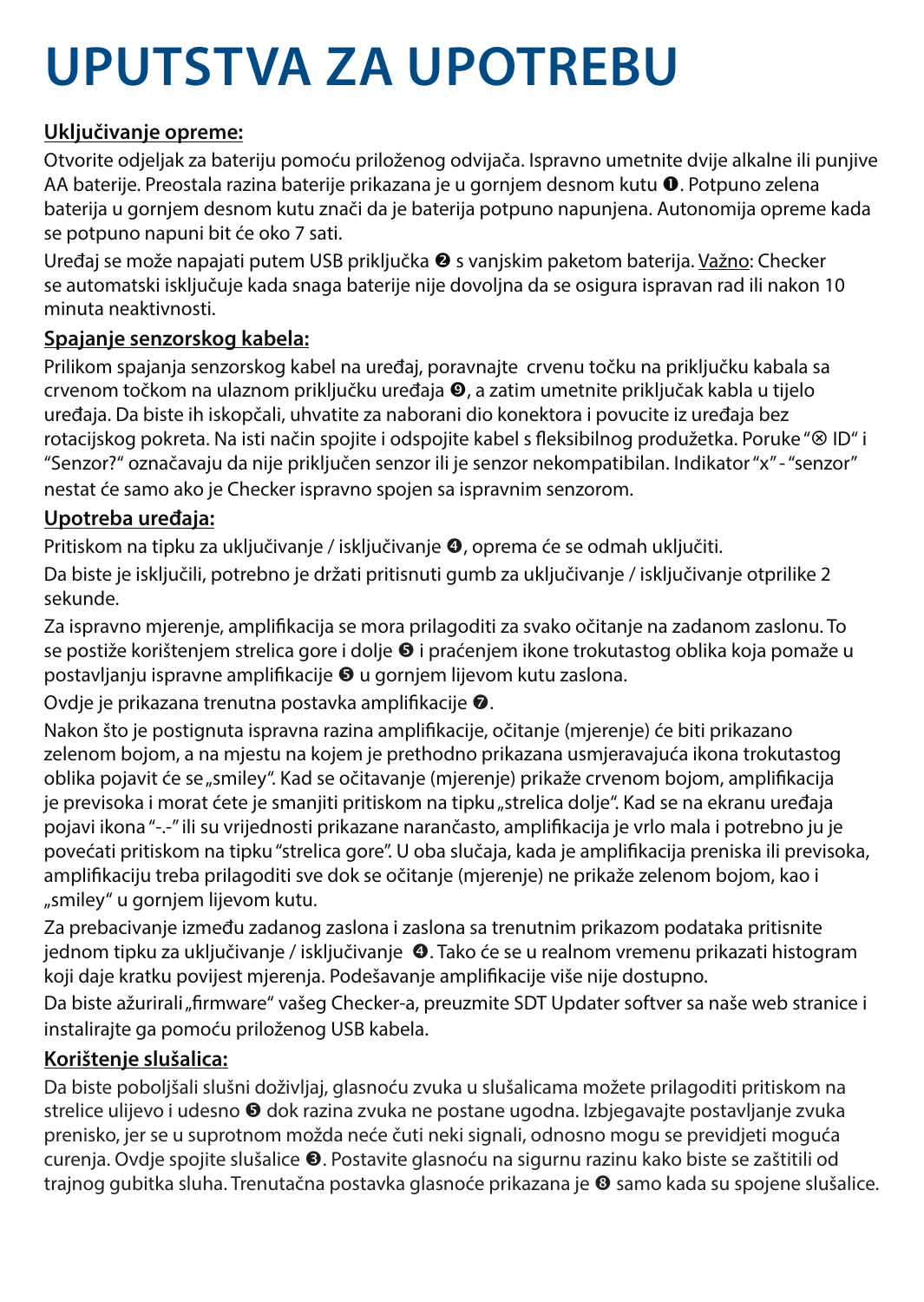# **INSTRUKCJA OBSŁUGI**

### **Zasilanie urządzenia:**

Otwórz pokrywę baterii odkręcając śrubę za pomocą dołączonego śrubokręta. Włóż dwie baterie AA alkaliczne lub akumulatorki. Zwróć uwagę na polaryzację. Poziom naładowania baterii jest wyświetlany w prawym górnym rogu wyświetlacza  $\bullet$ . Wypełniony wskaźnik baterii w kolorze zielonym oznacza w pełni naładowaną baterię. Czas pracy urządzenia po pełnym naładowaniu wynosi 7 godzin.

Urządzenie może być zasilane poprzez port USB @ z zewnętrznego zestawu baterii. Ważne!: Miernik wyłączy się automatycznie kiedy poziom naładowania baterii jest zbyt niski do przeprowadzenia dokładnego pomiaru lub po 10 minutach bezczynności.

### **Podłączenie przewodu sondy:**

W razie potrzeby podłącz przewód sondy do urządzenia ustawiając czerwoną kropkę na wtyczce w linii z czerwonym znacznikiem na gnieździe <sup>o następnie wsuń wtyczkę do gniazda. Aby</sup> rozłączyć przesuń tuleję wtyczki bez ruchu obrotowego. Postępuj w ten sam sposób aby podłączyć lub rozłączyć przewód z sondą elastyczną. Komunikaty"<sup>®</sup> ID" i "Sensor ?" <sup>®</sup> wskazują, że nie podłączono żadnej sondy lub podłączona jest niewłaściwa sonda. Wskazanie "x"- "sensor" zniknie gdy miernik zostanie prawidłowo połączony z przewodem i odpowiednią sondą pomiarową.

### **Korzystanie z urządzenia Checker:**

Po naciśnięciu włącznika <sup>0</sup>, urządzenie uruchomi się natychmiastowo.

Aby wyłączyć urządzenie należy wcisnąć i przytrzymać włącznik dłużej niż 2 sekundy.

Do uzyskania prawidłowego wskazania należy przy każdym pomiarze wyregulować poziom wzmocnienia. Aby to zrobić należy regulować strzałkami w górę i w dół  $\bullet$  postępując zgodnie ze wskazówkami trójkątnych ikon sterowania wzmocnieniem <sup>o</sup> znajdujących się w lewym górnym rogu wyświetlacza.

Aktualny poziom wzmocnienia jest wyświetlany tutaj <sup>.</sup>

Po osiągnięciu prawidłowego poziomu wzmocnienia odczyt (pomiar) zostanie wyświetlony na zielono, wraz z ikona  $\textcircled{y}$  w miejscu w którym poprzednio były wyświetlane trójkątne ikony sterowania wzmocnieniem. Kiedy odczyt (pomiar) jest wyświetlany na czerwono, poziom wzmocnienia jest zbyt wysoki i należy go zmniejszyć naciskając przycisk "strzałka w dół". Kiedy na wyświetlaczu pojawi się "-.-" lub na pomarańczowo w trybie przesyłu danych, wzmocnienie jest zbyt niskie i wymaga zwiększenia poprzez naciśnięcie przycisku "strzałka w górę". W obu przypadkach, tj. Gdy wzmocnienie jest zbyt niskie lub zbyt duże, należy je regulować, aż odczyt (pomiar) zostanie wyświetlony na zielono i pojawi się ikonka  $\odot$  w lewym górnym rogu wyświetlacza.

Aby przełączyć się pomiędzy ekranem domyślnym a ekranem przesyłu danych należy jednokrotnie nacisnąć przycisk zasilania @. Histogram przedstawiający krótką historię pomiarów jest wyświetlany dynamicznie. W tym trybie kontrola poziomu wzmocnienia jest niedostępna. Aby zaktualizować oprogramowanie miernika Checker, pobierz oprogramowanie ''SDT Update'' ze strony internetowej producenta i zainstaluj je za pomocą dostarczonego przewodu USB.

### **Używanie słuchawek:**

Głośność dźwięku w zestawie słuchawkowym możemy wyregulować naciskając strzałki w lewo i w prawo  $\bullet$  aż poziom dźwięku będzie odpowiedni. Unikaj ustawiania dźwięku na zbyt niskim poziomie, niektóre sygnały mogą nie być słyszalne, a możliwe wycieki mogą zostać przeoczone. Podłącz słuchawki tutaj <sup>6</sup>. Ustaw głośność na bezpiecznym poziomie, aby uchronić się przed trwałą utratą słuchu. Aktualne ustawienie głośności jest wyświetlane @ tylko wtedy, gdy słuchawki są podłączone.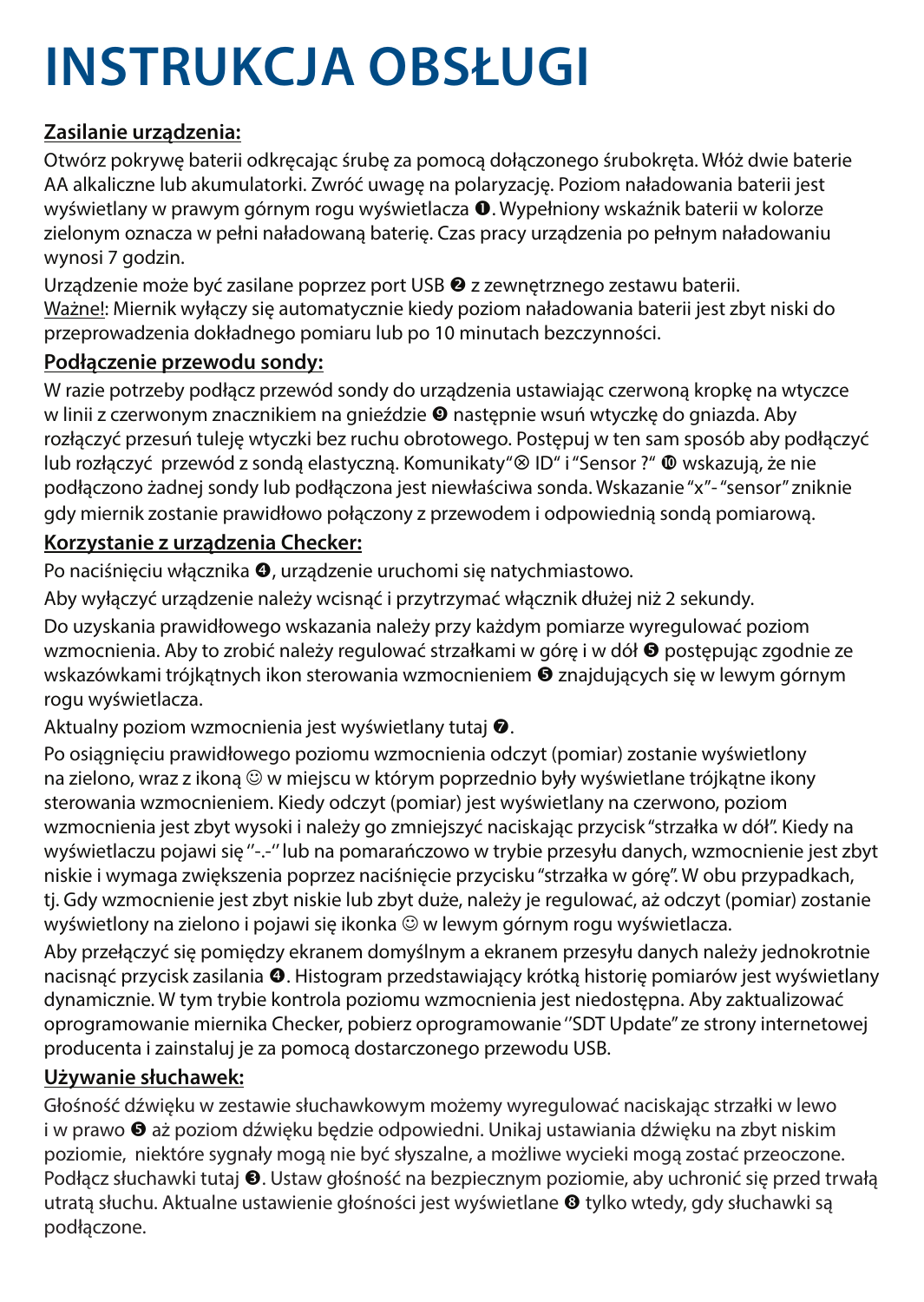# **РУКОВОДСТВО ПОЛЬЗОВАТЕЛЯ**

### **Питание:**

Откройте батарейный отсек с помощью прилагаемой отвертки. Правильно вставьте две щелочные или перезаряжаемые батарейки типа AA. Уровень заряда батареи отображается в правом верхнем углу экрана  $\mathbf{0}$  "Зеленая батарея" в правом верхнем углу означает, что батарея полностью заряжена. Автономность оборудования при полной зарядке составляет около 7 часов.

Устройство может получать питание через USB-порт <sup>•</sup> от внешнего аккумулятора.

Важно: Checker выключается автоматически, когда заряда батареи недостаточно для обеспечения правильной работы или после 10 минут бездействия.

#### **Подключение датчиков:**

Для подключения кабеля к устройству, совместив красные точки на кабеле и разъёме <sup>®</sup> а затем вставив штекер в разъем. Чтобы отсоединить кабель, поднимите цилиндр (металлический разъем кабеля), без каких-либо вращательных движений, и потяните кабель. Выполните аналогичные действия для подключения и отсоединения кабеля от датчика. Сообщения "@ID" и "Sensor?" Ф- указывает, что датчик несовместим с вашим устройством. Индикация "хх" - указывает, что подключен правильный тип датчика и вы можете приступать к работе с прибором.

### **Работа с прибором серии Checker:**

При нажатии на кнопку включения / выключения  $\bullet$ , оборудование включится немедленно.

Для выключения кнопку включения / выключения нужно нажимать и удержать примерно на 2 секунды. Для правильного измерения необходимо настроить коэффициент усиления прибора. Это делается с помощью стрелок вверх и вниз  $\bullet$ , красный треугольник в верхним левом углу дисплея помогает выбрать оптимальный уровень  $\bullet$ .

На экране отображается коэффициент усиления A="xx". <sup>•</sup>

Как только будет достигнут оптимальный уровень усиления, показание отображаются зеленым цветом, а вместо красного треугольника отображается зеленый «смайлик»  $\odot$ . Когда показание отображается красным цветом, усиление слишком велико, и его необходимо уменьшить коэффициент, нажав кнопку «стрелка вниз».

Когда на экране отображается '' -.- '' или показания оранжевым цветом, усиление слишком низкое и требуется увеличение коэффициент, нажав кнопку «стрелка вверх».

В обоих случаях, то есть когда усиление слишком низкое или слишком высокое, усиление следует регулировать, пока показание не отобразится зеленым цветом и «смайлик» $\heartsuit$  не появится в левом верхнем углу. Для переключения между экраном по умолчанию и экраном потоковой передачи нажмите кнопку включения / выключения один раз.

Гистограмма, дающая краткую историю измерений, отображается изменение статических значений в динамики. Регулировка усиления в данном режиме не доступна.

Чтобы обновить прошивку вашего Checker, загрузите программное обеспечение SDT Updater с нашего веб-сайта и установите его с помощью прилагаемого USB-кабеля.

### **Наушники:**

Для регулировки громкости звука в наушниках - стрелки влево (уменьшения) и вправо (увеличения). Выберите оптимальный уровень громкости для вас.

Мы не рекомендуем устанавливать слишком низкий уровень звука, так как в противном случае некоторые сигналы могут быть не услышаны, а возможные места утечки пропущены .

При подключении наушников на экране прибора отображаться уровень громкости. Установите громкость на безопасный уровень, чтобы защитить себя от необратимой потери слуха.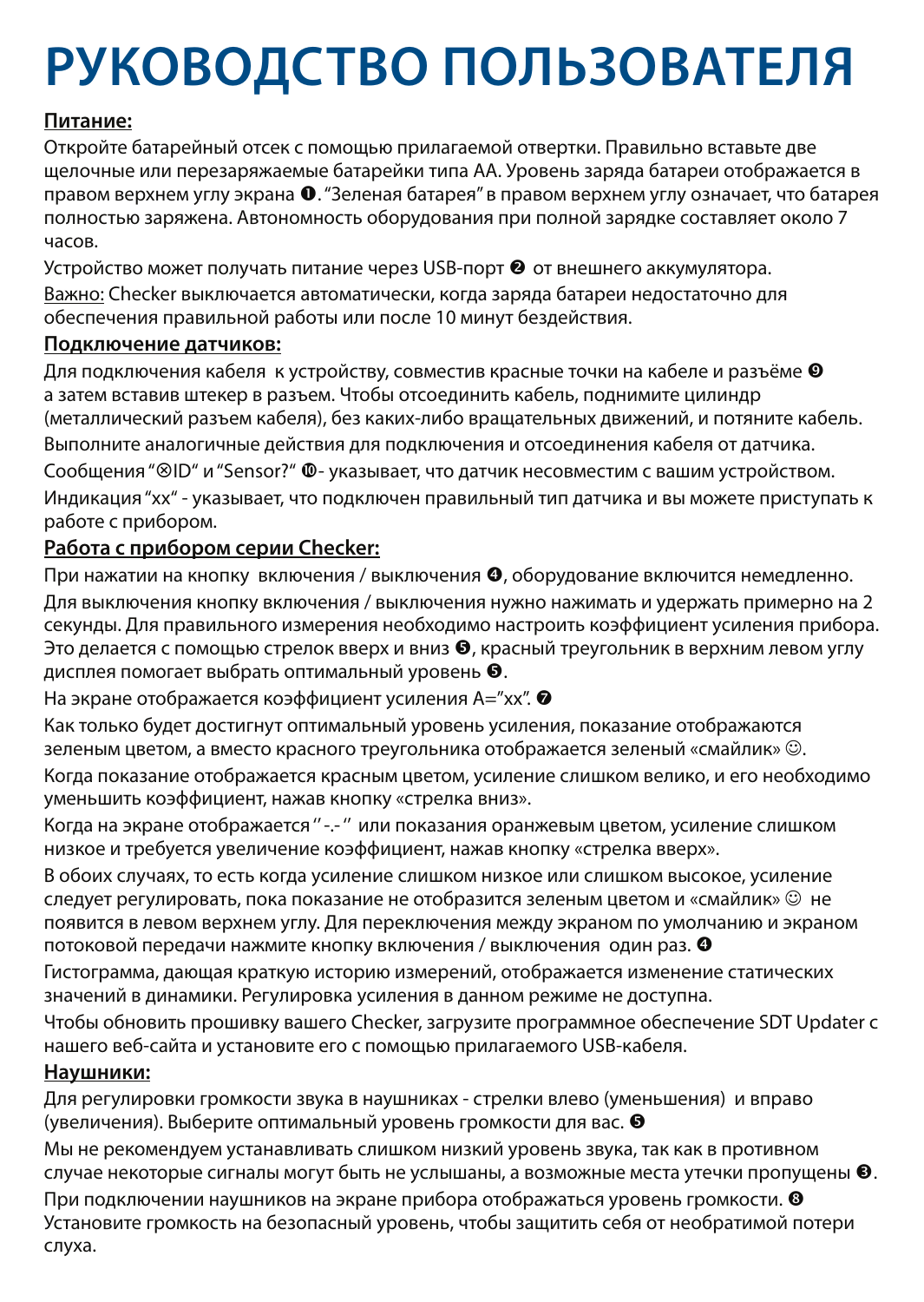# **SPECIFICATIONS**

| General                        |                                                          |  |
|--------------------------------|----------------------------------------------------------|--|
| Function                       | Ultrasound measurement device                            |  |
| Measurement channel            | 1 channel via a 7 pole LEMO connector                    |  |
| Display                        | 160x128 pixels Color OLED                                |  |
| Keyboard                       | 5 function keys                                          |  |
| Typical measuring<br>range     | -6 to 99.9 dBµV (ref 0 dB = $1 \mu V$ )                  |  |
| Resolution                     | 0.1 digits                                               |  |
| Measurement<br>bandwidth       | 35 to 42 kHz                                             |  |
| Signal amplification           | +30 (built-in sensor gain) to +102 dB<br>by step of 6 dB |  |
| Environmental                  |                                                          |  |
| Operating temperature<br>range | -10 to +50 °C   14 to 122°F                              |  |
| IP rating                      | <b>IP42</b>                                              |  |
| Mechanical                     |                                                          |  |
| Housing material               | ABS                                                      |  |
| Dimensions housing             | 158x59x38.5 mm 6.22"x2.32"x1.51"                         |  |
| Flexible rod length            | 445 mm   17.51"                                          |  |
| Weight                         | 164g   5.78oz                                            |  |
| Power                          |                                                          |  |
| Battery                        | 2 AA batteries                                           |  |
| Autonomy                       | 7 hours                                                  |  |
| Audio                          |                                                          |  |
| Operable with                  | SDT provided head set only                               |  |
| Headset                        | 25dB NRR Peltor HQ headset                               |  |